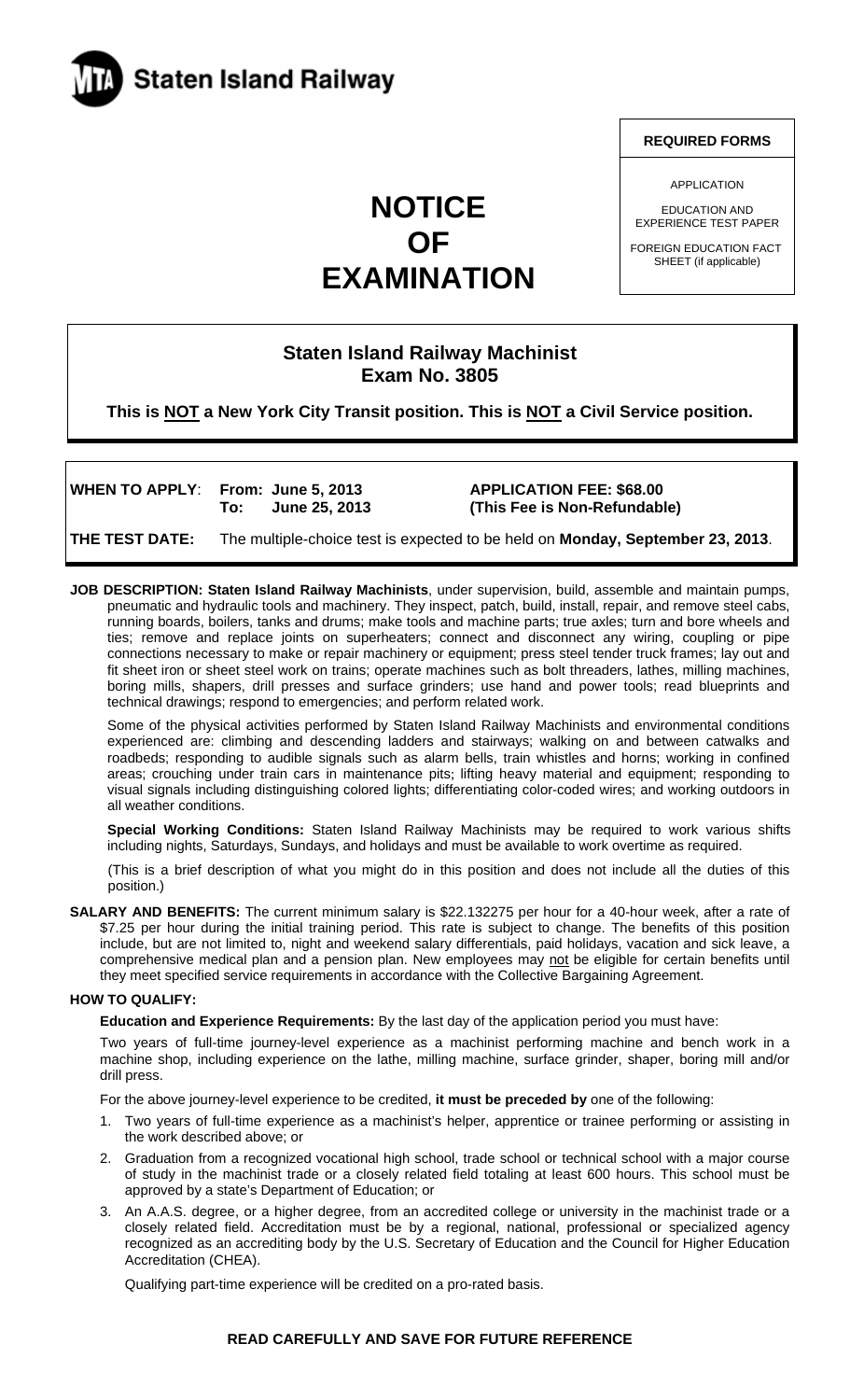You may be given the multiple-choice test before we verify your qualifications. You are responsible for determining whether or not you meet the qualification requirements for this examination prior to submitting your application. If you are marked "Not Qualified," your application fee will **not** be refunded and you will **not** receive a score.

#### **REQUIREMENTS TO BE APPOINTED:**

**License Requirement:** At the time of appointment, you must have a Motor Vehicle Driver License that is valid in the State of New York with no disqualifying restrictions that would preclude the performance of the duties of a Staten Island Railway Machinist. If you have serious moving violations, license suspension or an accident record, you may be disqualified. This license must be maintained for the duration of your employment in the title.

**Drug Screening Requirement:** You must pass a drug screening in order to be appointed.

**Residency:** New York City residency is not required for this position.

**English Requirement:** You must be able to understand and be understood in English.

**Proof of Identity:** Under the Immigration reform and control Act of 1986, you must be able to prove your identity and your right to obtain employment in the United States prior to employment with the Staten Island Railway.

- **HOW TO OBTAIN AN APPLICATION:** During the application period, you may obtain an application for this examination online at http://www.mta.info/nyct/hr/appexam.htm or in person at the MTA Exam Information Center as indicated below.
- **MTA EXAM INFORMATION CENTER:** Open Monday through Friday, from 9 AM to 3 PM, in the lobby at 180 Livingston Street, Brooklyn, New York. Directions: take the A, C, F or R train to the Jay Street-Metro Tech Station, or the 2 or the 3 train to the Hoyt Street Station.

#### **REQUIRED FORMS:**

**Application**: Make sure that you follow all instructions included with your *Application*, including payment of fee. Save a copy of the instructions for future reference.

**Education and Experience Test Paper**: Write your social security number in the box at the top of the cover page, and the examination title and number in the box provided. This form must be filled out completely and in detail for you to receive a proper rating. Keep a copy of your completed *Education and Experience Test Paper* for your records.

**Foreign Education Fact Sheet** (Required only if you need credit for your foreign education to meet the education and experience requirements): If you were educated outside the United States, you must have your foreign education evaluated to determine its equivalence to education obtained in the United States. The services that are approved to make this evaluation are listed on the *Foreign Education Fact Sheet* included with your application packet. When you contact the evaluation service, ask for a "document-by document" (general) evaluation of your foreign education.

**HOW TO SUBMIT AN APPLICATION AND PAY THE APPLICATION FEE:** If you believe you meet the requirements in the "How to Qualify" section, you must apply by mail as indicated below.

New York City Transit will **not** accept applications in person.

#### **Applications by Mail must:**

- 1. Be postmarked by the last day of the application period.
- 2. Include all of the required forms, as indicated in the Required Forms section above.
- 3. Be mailed to the address in the "Correspondence Section" of this notice.
- 4. Include the appropriate fee in the form of a money order.

#### **The Money Order (Postal Money Order Preferred) must:**

- 1. Be made payable to NYC Transit.
- 2. Be valid for one year.
- 3. Have the following information written on it: your name, home address, the last four digits of your social security number and the exam title and exam number.
- Save your money order receipt for future reference and proof of filing an application.

#### **Cash and personal checks will not be accepted.**

- **ADMISSION LETTER:** An *Admission Letter* will be mailed to you about 10 days before the date of the multiplechoice test. You will also receive a telephone notification that provides the test date and location. If you do not receive an *Admission Letter* at least 4 days before this test, you may obtain a duplicate letter at: MTA Exam Information Center, 180 Livingston Street (Lobby) Brooklyn, NY, Hours: Monday through Friday, 9 AM to 3 PM. A paper copy of the Admission Letter is your ticket for admission to the test.
- **THE TEST:** You will be given a multiple-choice test. Your score on this test will be used to determine your place on an eligible list. You must achieve a score of at least 70 to pass the test. The multiple-choice test may include questions on: machine shop machinery, including lathes, milling machines, boring mills, shapers, drill presses, and surface grinders; various machinist tools and measuring devices including, micrometers, calipers, pyrometers, and dial indicators; reading and interpreting blueprints and technical drawings; performing job related calculations; safe work practices and procedures; and other related areas.

(Continued)

#### **READ CAREFULLY AND SAVE FOR FUTURE REFERENCE**